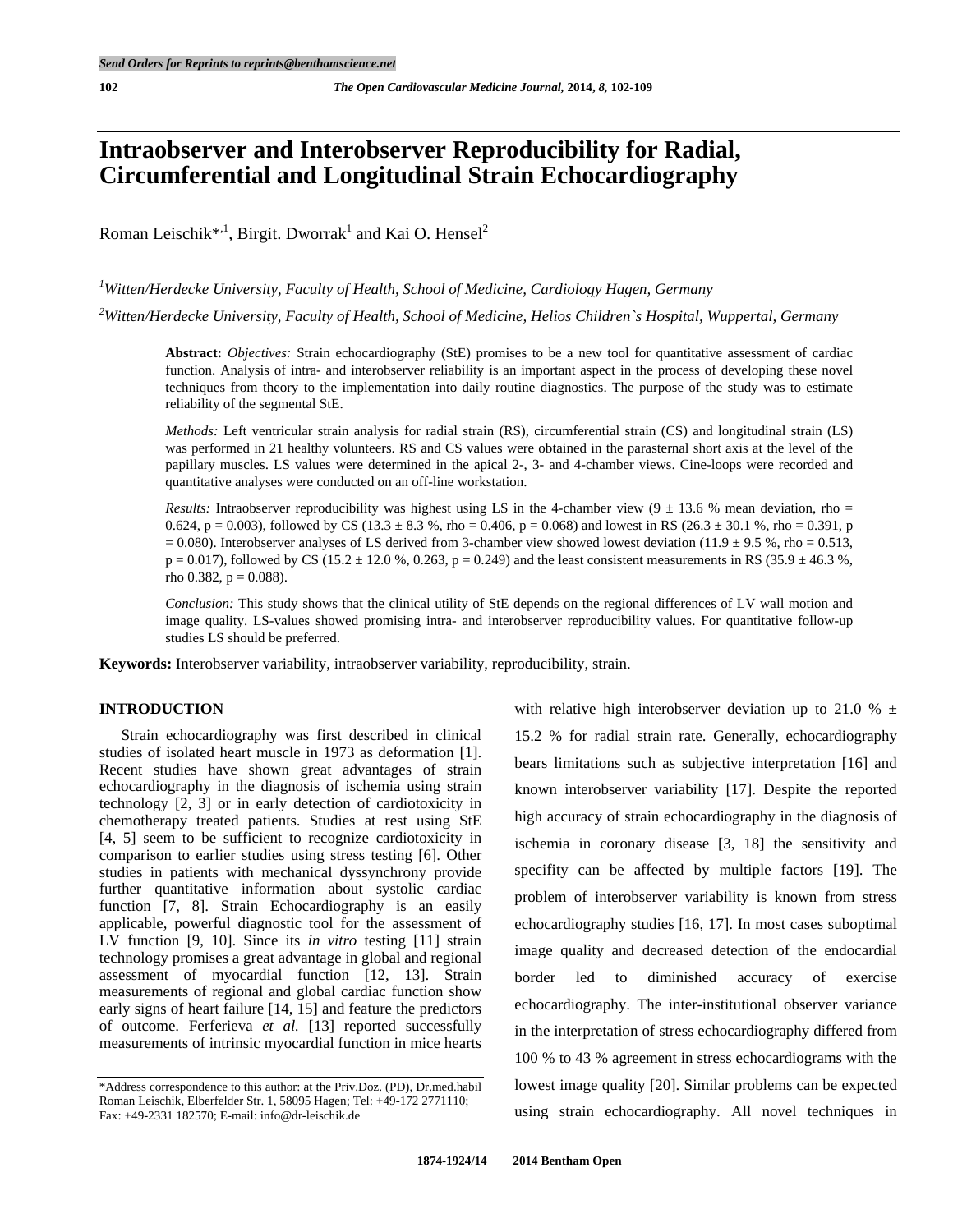echocardiography promise new advantages [21], but they

have to stand the test in the daily routine diagnostic.

 The purpose of the present study was to examine the reproducibility of left ventricular radial (RS), circumferential (CS) and longitudinal strain (LS) values (global strain).

# **METHODS**

## **Patients and Study Procedure**

 21 healthy volunteers – 9 males and 12 females – were included in the study (mean age  $32.6 \pm 14.3$  years, mean weight 69.6  $\pm$  12.1 kg, mean height 172.7  $\pm$  8.5 cm). Echocardiographic studies were performed with a commercially available ultrasound device (Vivid 7 Dimension® by General Electrics (GE) Medical Systems) in a semi supine position using a standard echocardiography table (Ergoline), which enables left side tilting from 0 to 45 degrees. Two-dimensional images were obtained with a commercially available mechanical sector scanner (Matrix Array) with a transducer frequency from 1.5 to 4.3 MHz. The data was transferred by a local network to a storage device. Subsequently, the images were analyzed with offlineworkstation software (EchoPAC Dimension 5.2.0, GE Medical Systems).

 After a general, transthoracic echocardiographic study, two-dimensional wall motion analysis was performed in maximal expiration to improve image quality. Conventional B-mode was used in order to measure LV deformation utilizing strain imaging. Images were recorded in the standard cross-sectional apical 2-, 3- and 4-chamber views as well as in the parasternal short axis at the level of the papillary muscles. The best imaged three to five cardiac

cycles were digitalized in the cine-loop format and synchronized to a 4-lead ECG. The frame rate was set to 60 to 80 frames per second.

 Subsequently, the data was post-processed in order to obtain segmental and global strain values of LV wall motion. The cine-loop with the best image quality was chosen and a region of interest (ROI) was selected at the timing of enddiastole, tracing the inner lining of the endocardium and adjusting the ROI to the correct width of the myocardium. Two-dimensional vectors are calculated for each segment of the respective LV regions and strain values are displayed numerically and graphically. The entire process of postprocessing took an average of 10-15 minutes per patient.

 In order to assess interobserver variability, two experienced echocardiographers performed the exact same procedure of measuring peak LV strain values as described above in all patients in a blinded manner. One of the echocardiographers repeated the measurements in a randomly selected order on a different day in order to determine the intraobserver variability. The protocol was approved by the Ethics Committee of the University of Witten/Herdecke and all participants were thoroughly informed about the procedure and signed a consent.

#### *Data Analysis and Statistics*

 Intra- and interobserver reliability of speckle-tracking wall motion analysis was analyzed by describing difference, absolute difference and percentage of deviation of the repeated measures in the healthy group. Spearman's rank correlation coefficient, limits of agreement, mean difference and 95 % confidence intervals for the mean difference of the measures were also utilized to assess reproducibility. Scatterplots illustrate similarities and differences of the repeated measurements. The Wilcoxon matched-pairs signed-rank test was used to test the variability of the measurements.



**Fig. (1).** Intraobserver variability (correlation) for circumferential and longitudinal strain values.

CS: circumferential strain, LS 2-chamber: longitudinal strain in 2-chamber view, LS 3-chamber: longitudinal strain in 3-chamber view, LS 4 chamber: longitudinal strain in 4-chamber view.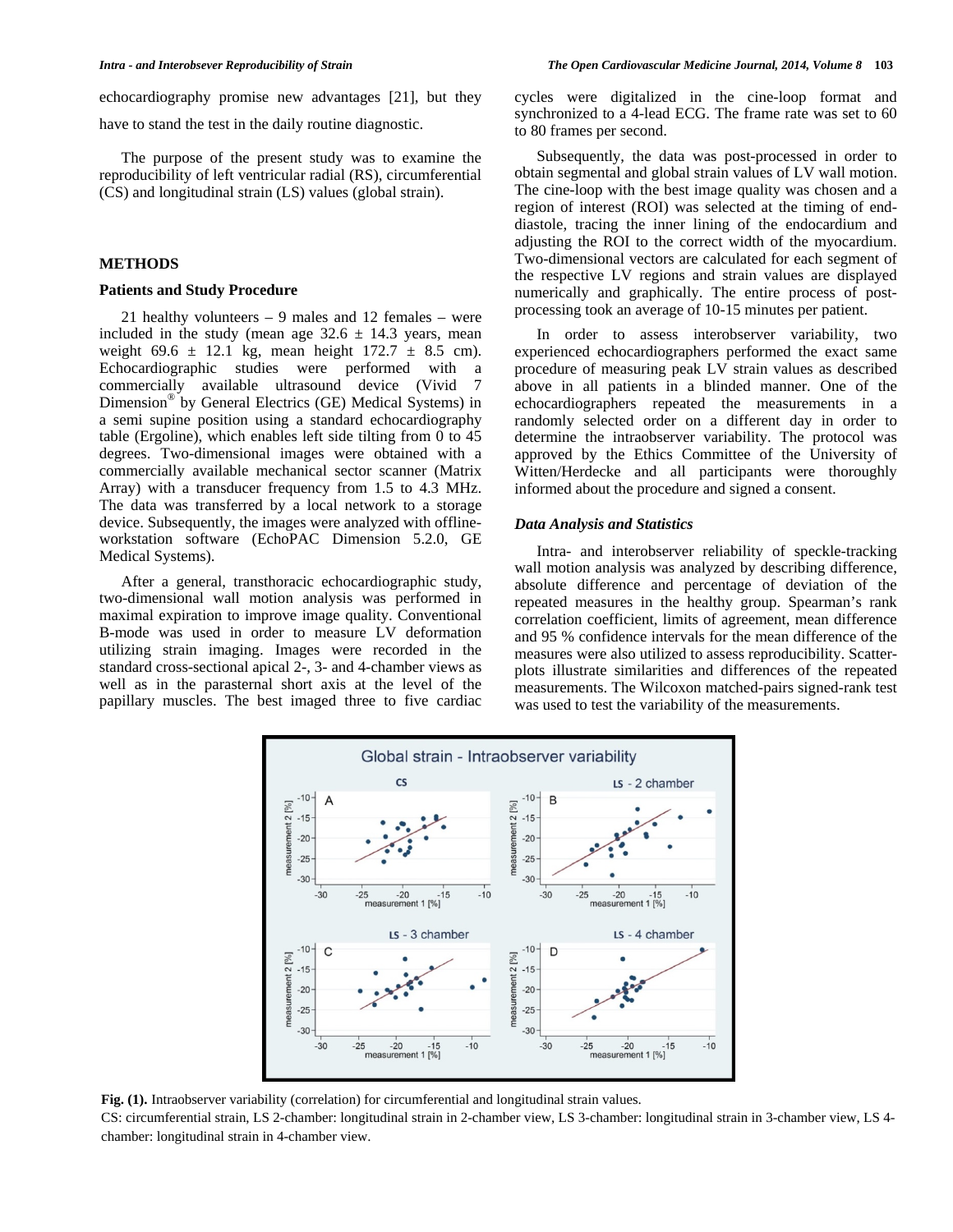

**Fig. (2).** Intraobserver variability (Bland-Altman plots) for circumferential and longitudinal strain values. CS: circumferential strain, LS 2-chamber: longitudinal strain in 2-chamber view, LS 3-chamber: longitudinal strain in 3-chamber view, LS 4 chamber: longitudinal strain in 4-chamber view.



**Fig. (3).** Interobserver variability (correlation) for circumferential and longitudinal strain values.

CS: circumferential strain, LS 2-chamber: longitudinal strain in 2-chamber view, LS 3-chamber: longitudinal strain in 3-chamber view, LS 4 chamber: longitudinal strain in 4-chamber view.

#### **RESULTS**

#### **Intraobserver Variability**

 In order to determine the intraobserver variability of StE derived from LV peak radial, circumferential and longitudinal strain values, the results of measurement one were subtracted from the results of measurement two. Scatter plots show the highest degree of agreement in LS in the 4 chamber view Fig. (**1**) and Fig. (**2**).

 Table **1** shows the differences between the two measurements by one single observer. Intraobserver deviation in 4-chamber view was for LS  $9 \pm 13.6$  % deviation, followed by  $13.3 \pm 8.3$  % deviation of CS. In contrast, RS (average value) deviates to the highest extent  $(26.3 \pm 30.1 \%)$ . The best Spearman's coefficients were achieved for 2- and 4-chamber view (rho 0.713,  $p= 0.000$  and 0.624,  $p = 0.003$ ).

#### **Interobserver Variability**

 Interobserver analysis showed similar patterns of reproducibility as achieved by intraobserver test. The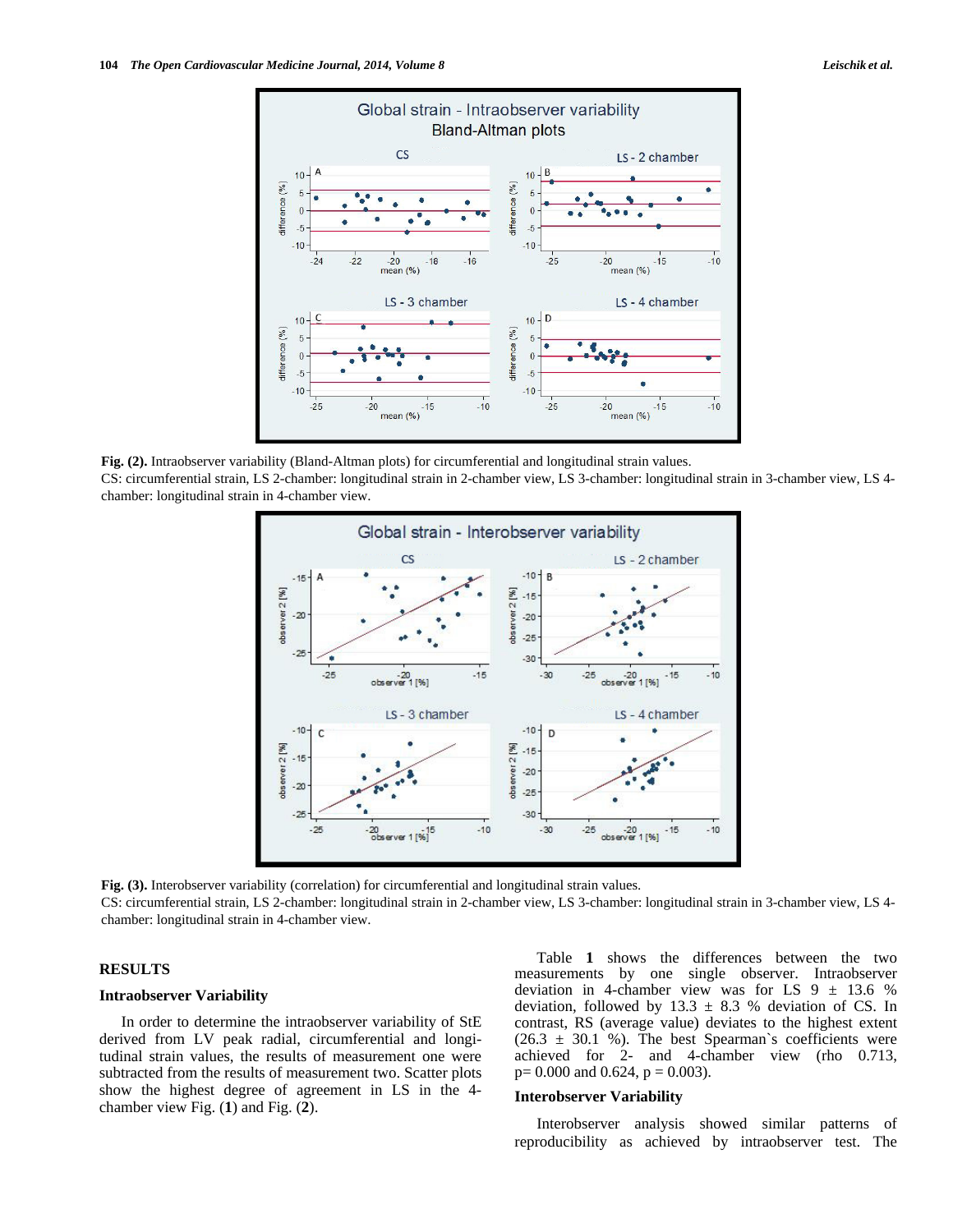#### **Table 1. Intraobserver variability.**

| Percentage deviation of measurement, to measurement, (observer 1)                    |             |       |         |  |  |
|--------------------------------------------------------------------------------------|-------------|-------|---------|--|--|
|                                                                                      | mean        | sd    | median  |  |  |
| Global circumferential strain                                                        | 13,30       | 8,30  | 13.60   |  |  |
| Global longitudinal strain 2-chamber view                                            | 14,60       | 12,70 | 9,30    |  |  |
| Global longitudinal strain 3-chamber view                                            | 16.00       | 17,90 | 8.60    |  |  |
| Global longitudinal strain 4-chamber view                                            | 9,00        | 13,60 | 6.40    |  |  |
| Anteroseptal radial strain (RS1)                                                     | 29,80       | 19.20 | 29,70   |  |  |
| Anterior radial strain (RS2)                                                         | 35,30       | 74,60 | 19,30   |  |  |
| Lateral radial strain (RS3)                                                          | 25,30       | 36,10 | 13,30   |  |  |
| Posterior radial strain (RS4)                                                        | 22,60       | 19,50 | 16,00   |  |  |
| Inferior radial strain (RS5)                                                         | 37,40       | 40,00 | 24,90   |  |  |
| Septal radial strain (RS6)                                                           | 30,00       | 24,10 | 29,60   |  |  |
| Mean radial strain (average from RS1-RS6)                                            | 26,30       | 30,10 | 20,60   |  |  |
| Spearman's rank correlation coefficients (rho) of the two measurements of observer 1 |             |       |         |  |  |
|                                                                                      | $\mathbf n$ | rho   | p-value |  |  |
| Global circumferential strain                                                        | 21          | 0.406 | 0.068   |  |  |
| Global longitudinal strain 2-chamber view                                            | 21          | 0.713 | 0.000   |  |  |
| Global longitudinal strain 3-chamber view                                            | 21          | 0.306 | 0.178   |  |  |
| Global longitudinal strain 4-chamber view                                            | 21          | 0.624 | 0.003   |  |  |
| Anteroseptal radial strain (RS1)                                                     | 20          | 0.609 | 0.004   |  |  |
| Anterior radial strain (RS2)                                                         | 20          | 0.535 | 0.015   |  |  |
| Lateral radial strain (RS3)                                                          | 20          | 0.711 | 0.000   |  |  |
| Posterior radial strain (RS4)                                                        | 20          | 0.483 | 0.031   |  |  |
| Inferior radial strain (RS5)                                                         | 20          | 0.548 | 0.012   |  |  |
| Septal radial strain (RS6)                                                           | 20          | 0.426 | 0.061   |  |  |
| Mean radial strain (average from RS1-RS6)                                            | 21          | 0.391 | 0.080   |  |  |

**mean** = average strain values, **sd** = standard deviation, **n** = number of participants, **rho** = correlation coefficient

apically derived LS values Fig. (**3**) and Fig. (**4**) revealed a higher degree of scattering along the angle bisector than the results for CS, which was estimated in the short axis.

 The results for interobserver variability are visualized in the Table **2**. The highest agreement of strain values was achieved now in 3-chamber view (11.9  $\pm$  9.5 % deviation), followed by CS (15.2  $\pm$  12.0 %) and LS in 2-chamber view  $(15.2 \pm 12.2 \%)$ , the estimated RS-values deviated most strongly from each other, the most up to  $35.9 \pm 46.3$  %.

## **DISCUSSION**

 Segmental analysis applied in the present study showed sufficient reproducibility using the longitudinal views. Today there are different options for application of strain analysis: segmental-manually in  $2D$   $\overline{3}$ , 4, automated tracking in 2D (AFI) [9, 22] and automated tracking in 4D [23]. Manual segmental analysis can be used for assessment of all segments, especially when automated tracking is not feasible. The clinical application of 2D-strain automated

tracking has two important caveats. First, the ranges are only pertinent to conventional segmentation. Second, the normal values might only pertain to the equipment used of the respective study [22].

 In recent studies StE was proven to be of clinical significance for the assessment of LV regional function, especially longitudinal and circumferential deformation [24]. However, StE derived values show only in the examination of normal segments a sufficient correlation with the visual wall motion analysis of normal segments [25]. The agreement with the visual analysis regarding the hypokinetic segments was poor (39.9 %) and regarding the akinetic segments (69.4 %) less than satisfactory. Ranges of peak systolic longitudinal strain that best fit the visual segmental score were used to generate the automatic segmental scores [25]. However, the longitudinal 2D-strain wall motion score showed at least good reliability (basal segments 0.80, midlevel 0.87 and 0.80 for apical segments) [25]. 2D-strain analysis was performed with the 18 segments method and contained automatic tissue tracking method [26].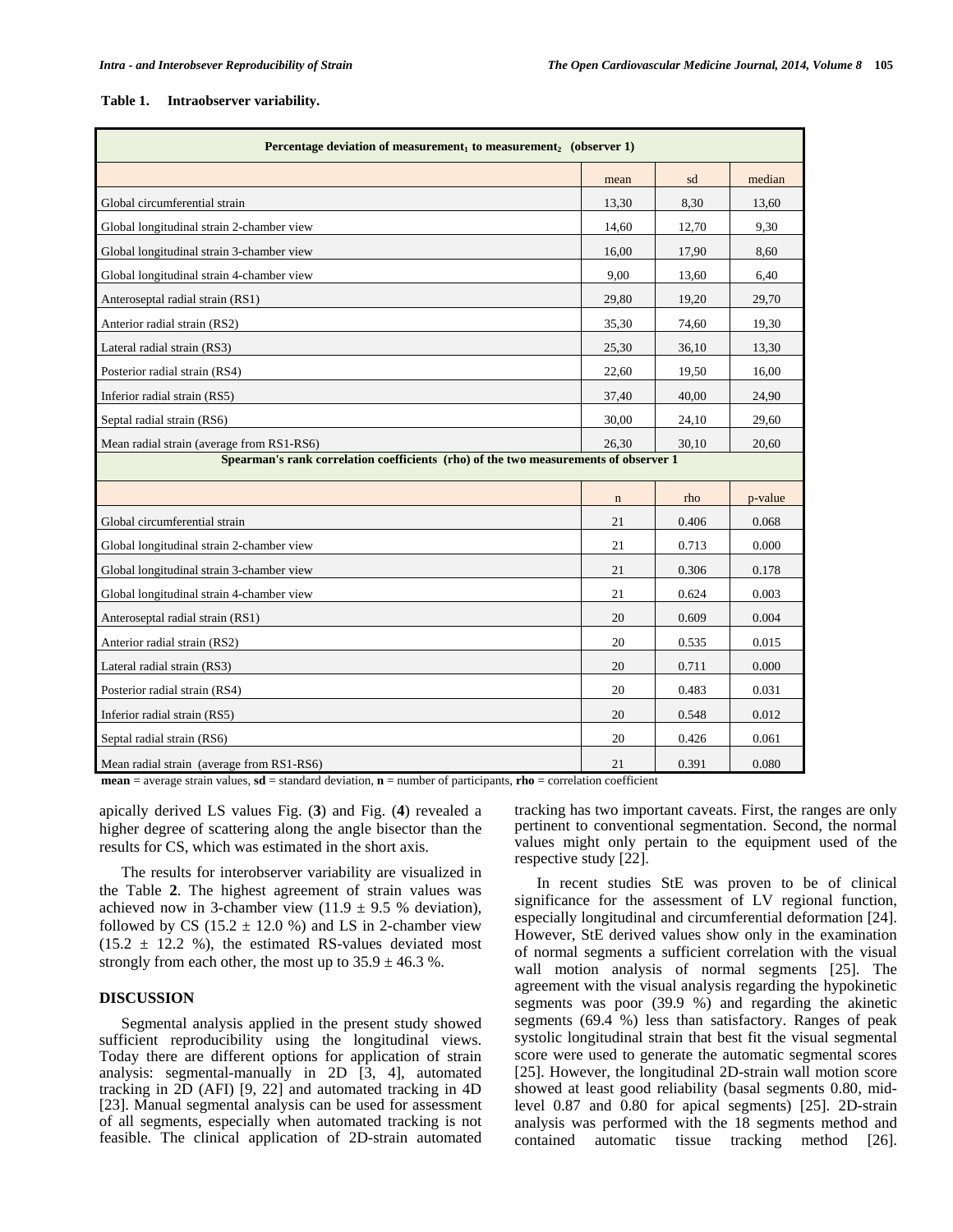#### **Table 2. Interobsever variability.**

| Percentage of deviation of measurements from observer 1 to observer 2       |             |       |         |  |  |
|-----------------------------------------------------------------------------|-------------|-------|---------|--|--|
|                                                                             | mean        | sd    | median  |  |  |
| Global circumferential strain                                               | 15.2        | 12.0  | 14.5    |  |  |
| Global longitudinal strain 2-chamber view                                   | 15.2        | 15.3  | 12.2    |  |  |
| Global longitudinal strain 3-chamber view                                   | 11.9        | 9.5   | 9.7     |  |  |
| Global longitudinal strain 4-chamber view                                   | 17.7        | 17.8  | 12.1    |  |  |
| Anteroseptal radial strain (RS1)                                            | 41.3        | 45.5  | 32.6    |  |  |
| Anterior radial strain (RS2)                                                | 46.3        | 54.9  | 27.4    |  |  |
| Lateral radial strain (RS3)                                                 | 39.6        | 41.3  | 31.4    |  |  |
| Posterior radial strain (RS4)                                               | 44.9        | 82.0  | 26.4    |  |  |
| Inferior radial strain (RS5)                                                | 83.6        | 259.7 | 21.8    |  |  |
| Septal radial strain (RS6)                                                  | 40.2        | 45.0  | 30.8    |  |  |
| Mean radial strain (average from RS1-RS6)                                   | 35.9        | 46.3  | 25.7    |  |  |
| Spearman's rank correlation coefficients (rho) of observer 1 and observer 2 |             |       |         |  |  |
|                                                                             | $\mathbf n$ | rho   | p-value |  |  |
| Global circumferential strain                                               | 21          | 0.263 | 0.249   |  |  |
| Global longitudinal strain 2-chamber view                                   | 21          | 0.333 | 0.141   |  |  |
| Global longitudinal strain 3-chamber view                                   | 21          | 0.513 | 0.017   |  |  |
| Global longitudinal strain 4-chamber view                                   | 21          | 0.403 | 0.070   |  |  |
| Anteroseptal radial strain (RS1)                                            | 20          | 0.525 | 0.018   |  |  |
| Anterior radial strain (RS2)                                                | 20          | 0.456 | 0.044   |  |  |
| Lateral radial strain (RS3)                                                 | 20          | 0.390 | 0.085   |  |  |
| Posterior radial strain (RS4)                                               | 20          | 0.298 | 0.201   |  |  |
| Inferior radial strain (RS5)                                                | 20          | 0.565 | 0.009   |  |  |
| Septal radial strain (RS6)                                                  | 20          | 0.406 | 0.076   |  |  |
| Mean radial strain: (average from RS1-RS6)                                  | 21          | 0.382 | 0.088   |  |  |

**mean** = average strain values, **sd** = standard deviation, **n** = number of participants, **rho** = correlation coefficient

Interobserver reliability of this method regarding the evaluation of hypokinetic segments was low (0.26) [25]. Feigenbaum *et al*. described the practical automatic assessment of the left ventricular function, based on automatic tissue tracking. In their review only a longitudinal approach was used [9]. Choi *et al.* described longitudinal 2D-strain at rest to be the best predictor of left main and three vessel disease [18]. This clinical experience could be developed further by the improvement of the analysis software.

 Marwick *et al*. [22] used an automated tracking method and enrolled 242 healthy volunteers to prove the feasibility and the wall motions score assessment by strain echocardiography using only the apical longitudinal 4 chamber view. Sufficient tracking quality was achieved in 192 patients (79 %). Interobserver reproducibility

(comparison between study sites) was measured in 253 segments. The mean difference in measurements was 0.24 percentage points, with a 95 % CI between -11.4 % and +11.8 %. 38 Patients underwent re-test within 1 hour. Re-test variability showed 95 % CI between -9.6 % and +9.7 %.

 Our study showed a limited reliability of circumferential strain measurements. The reliability of the circumferential strain measurements has physiological limitations. The circumferential deformation twist can hardly be assessed in the same view, because the base descends to the apex [10]. This movement makes the correct measurement in the short axis view impossible due in two different time points or in two different days. For the future we can consider to use the longitudinal views for examination of left or right ventricular function. The need to examine the circumferential view will be reserved for special diseases and individual cases.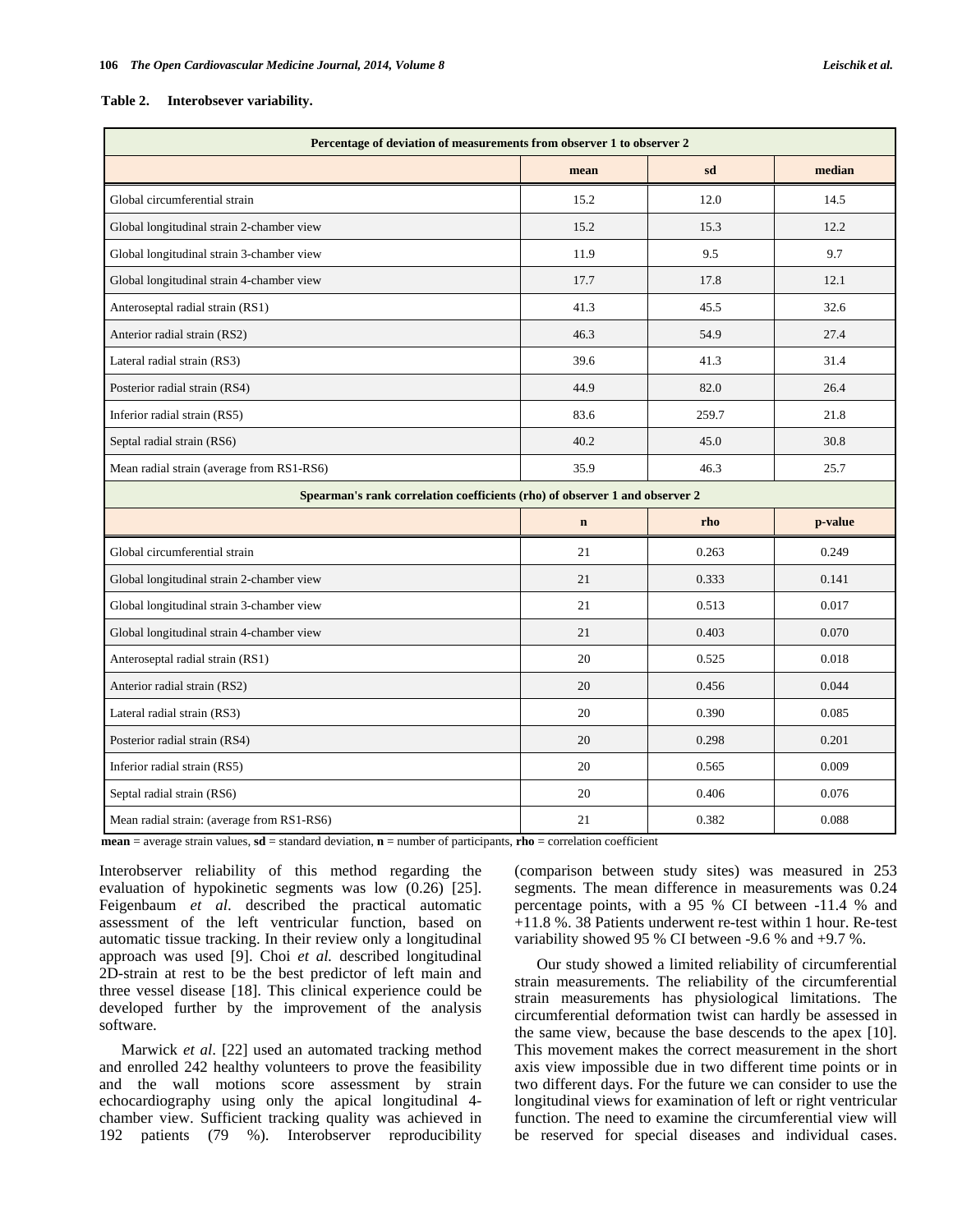

**Fig. (4).** Interobsever Variability (Bland-Altman plots) for circumferential and longitudinal strain values. CS: circumferential strain, LS 2-chamber: longitudinal strain in 2-chamber view, LS 3-chamber: longitudinal strain in 3-chamber view, LS 4-

Kowalski *et al*. described reverse results [27]. In 40 healthy volunteers the reliability for systolic longitudinal strain was 14.4 and for systolic radial strain about 10 % [27].

chamber: longitudinal strain in 4-chamber view.

 Seri *et al*. [12] reported an interobserver circumferential variability of global strain (GS) in the range of 10 %, longitudinal GS of 7.5 % and radial GS of 13.5 %. A 17 segment model and automated tracking software were used.

 In the present study the deformation analysis in the longitudinal direction revealed moderate to good intra- and interobserver reliability, whereas radial thickening of the myocardial muscle showed a lower degree of reproducibility. Different results are described by Mavinkurve-Groothuis *et al*. [23]. The authors described smaller interobserver deviation values for peak strain values in comparison to the present study. For the longitudinal 2-chamber view 4.4 % variance was estimated and in short-axis view at the mitral valve level 3.3 % and at the papillary muscles level 5.0 %. With respect to our experience it is this a very satisfactory value, but unrealistic in daily routine. Image quality is a major aspect [22]. It is a known fact that the diagnostic value of echocardiographic analyses strongly depends on the degree of accurate visualization [20], especially for the quantitative analysis of LV deformation. In the present study, image quality varied among the study participants. This affected the degree of reproducibility, but reflects the real situation in daily routine. Image quality is more important for four-dimensional echocardiography (4D) [28].

 Triplane echocardiography (3P) and 4D need only longitudinal views and this technique has good reproducibility between 6 to 10 %, but it is difficult to analyze all segments with similar good quality [28]. Zhu *et al*. [29] used 3D-strain echocardiography for comparison of strain values with sonomicrometry (excellent echo-window quality by the use of an *in vitro* study). In this study the interobserver reproducibility of strain values was excellent

 $(R<sup>2</sup>$  values using high frame rate were 0.86 for longitudinal strain and 0.86 for circumferential strain) based on the good image quality.

 In patients with reduced echocardiographic window quality, the correct regional analysis is achievable only with conventional 2D-strain or manual segmental strain analysis. The segmental analysis could be important in the analysis of patients with coronary disease [30, 31] or with myocardial hypertrophy [12]. Hypertrophy can show different asymmetric localization [12].

 The future assessment of global cardiac function will certainly be improved with 4D-technique, but the limitation will be to obtain a sufficient image quality in all segments. There is a need to use 2D-echocardiography, if there is only one opportunity to achieve only one sufficient ultrasound window. In individual cases, we intend to analyze different segments, and we have to combine the different views and different 2D-/3P-/4D-techniques for optimal assessment of global and regional ventricular function. Global longitudinal strain has the best interobserver reproducibility [32], especially comparing experienced readers [32]. In different clinical situations there will be a need to use segmental analysis [29].

# **LIMITATIONS OF THE STUDY AND FUTURE DIRECTIONS**

 One limitation of the study is the small number of patients, but this number may be generally accepted for this purpose (reproducibility study) as previously published [17]. A further factor is the examination of only healthy volunteers according to Marvick *et al*. [22] or Kowalski *et al*. [27]. The aim of the study was to evaluate only the reliability of the technology and not further influences of different diseases. Examinations of patients with cardiomyopathies [12], with hypokinetic or akinetic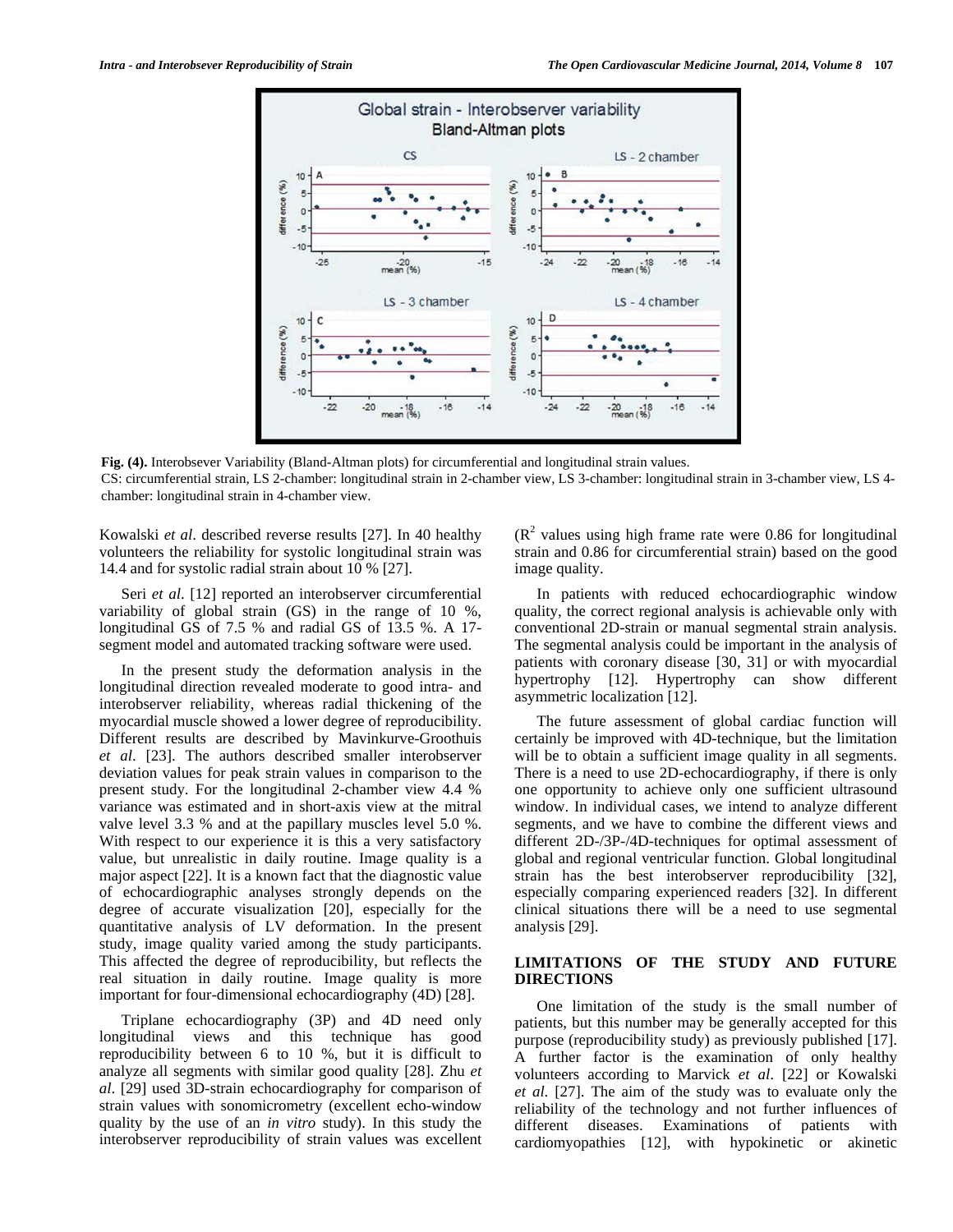segments might result in a higher intra- or interobserver variability. This important point should be considered in daily routine. This study describes only the intra- and interobserver variability of the segmental analysis. The values of 2D-/4D-strain can vary in a different manner depending to the image quality. The comparison of achieved strain values regarding to these different technologies (2D/4D) would go beyond the scope of this paper. The problem of automatic tissue tracking methods using 2D/4Dechocardiography should be examined in further studies.

## **CONCLUSION**

 The validation of strain technology came into being in 2000 by Urheim *et al*. [33]. It was one important step to the "quantitative future" of echocardiography. 14 years later the progress turns out to be of slower nature as we thought. The problem of the interobserver reproducibility has become smaller, but the deviation of the values between 10 to 20 % will remain and should be considered in decision-making. Picanos "human factor" [34] is relevant up to date and even when using strain technology it is important "being expert" [32, 34]. In this study, LS - especially in the 2- and 3 chamber view - revealed the highest degree of reproducibility. Further prospective and follow-up studies are needed to evaluate the diagnostic benefit of this quantitative method for the decision-process in specific cohorts of patients.

#### **CONFLICT OF INTEREST**

 The authors confirm that this article content has no conflict of interest.

## **ACKNOWLEDGEMENTS**

Declared none.

#### **REFERENCES**

- [1] Mirsky I, Parmley WW Assessment of passive elastic stiffness for isolated heart muscle and the intact heart*.* Circ Res 1973; 33(2): 233-43.
- [2] Voigt J-U, Exner B, Schmiedehausen K*, et al.* Strain-rate imaging during dobutamine stress echocardiography provides objective evidence of inducible ischemia*.* Circulation 2003; 107(16): 2120- 26.
- [3] Voigt J-U, Nixdorff U, Bogdan R*, et al.* Comparison of deformation imaging and velocity imaging for detecting regional inducible ischaemia during dobutamine stress echocardiography*.* Eur Heart J 2004; 25(17): 1517-25.
- [4] Kapusta L, Groot-Loonen J, Thijssen JM*, et al.* Regional cardiac wall motion abnormalities during and shortly after anthracyclines therapy*.* Med Pediatr Oncol 2003; 41(5): 426-35.
- [5] Dogru A, Cabuk D, Sahin T*, et al.* Evaluation of cardiotoxicity *via* speckle-tracking echocardiography in patients treated with anthracyclines*.* Onkologie 2013; 36(12): 712-6.
- [6] Leischik R, Eising E, Katz M*, et al.* Comparison of stress echocardiography and radionuclide ventriculography in the diagnosis of cardiomyopathy in patients receiving chemotherapy for malignant diseases]*.* Dtsh Med Wochenschr 1997; 122(49): 1509.
- [7] Obaid FA, Maskon O, Abdolwahid F. Systolic function and intraventricular mechanical dyssynchrony assessed by advanced speckle tracking imaging with n-terminal prohormone of brain natriuretic peptide for outcome prediction in chronic heart failure patients*.* Sultan Qaboos Univ Med J 2013; 13(4): 551-9.
- [8] Suffoletto MS, Dohi K, Cannesson M*, et al.* Novel speckletracking radial strain from routine black-and-white echocardiographic images to quantify dyssynchrony and predict

response to cardiac resynchronization therapy*.* Circulation 2006; 113(7): 960-8.

- [9] Feigenbaum H, Mastouri R, Sawada S A practical approach to using strain echocardiography to evaluate the left ventricle*.* Circ J 2012; 76(7): 1550-5.
- [10] Mor-Avi V, Lang RM, Badano LP*, et al.* Current and evolving echocardiographic techniques for the quantitative evaluation of cardiac mechanics: ASE/EAE consensus statement on methodology and indications endorsed by the Japanese Society of Echocardiography*.* Eur J Echocardiogr 2011; 12(3): 167-205.
- [11] Korinek J, Wang J, Sengupta PP*, et al.* Two-dimensional strain--a Doppler-independent ultrasound method for quantitation of regional deformation: validation *in vitro* and *in vivo.* J Am Soc Echocardiogr 2005; 18(12): 1247-53.
- [12] Serri K, Reant P, Lafitte M*, et al.* Global and regional myocardial function quantification by two-dimensional strain: application in hypertrophic cardiomyopathy*.* J Am Coll Cardiol 2006; 47(6): 1175-81.
- [13] Ferferieva V, Van Den Bergh A, Claus P*, et al.* The relative value of strain and strain rate for defining intrinsic myocardial function*.* Am J Physiol Heart Circ Physiol 2012; 302(1): H188-95.
- [14] Hensel, K.O.; Jenke, A.; Leischik, R. Speckle-tracking and tissuedoppler stress echocardiography in arterial hypertension: A sensitive tool for detection of subclinical lv impairment. BioMed research international 2014; 2014:472562. doi: 10.1155/2014/472562. Epub 2014 Oct 15.
- [15] Mignot A, Donal E, Zaroui A*, et al.* Global longitudinal strain as a major predictor of cardiac events in patients with depressed left ventricular function: a multicenter study*.* J Am Soc Echocardiogr 2010; 23(10): 1019-24.
- [16] Hoffmann R, Lethen H, Marwick T*, et al.* Analysis of interinstitutional observer agreement in interpretation of dobutamine stress echocardiograms*.* J Am Coll Cardiol 1996; 27(2): 330-6.
- [17] Leischik R, Kuhlmann C, Bruch C*, et al.* Reproducibility of stress echocardiography using intravenous injection of ultrasound contrast agent (BY 963)*.* Int J Cardiac Imag 1997; 13(5): 387-94.
- [18] Choi JO, Cho SW, Song YB*, et al.* Longitudinal 2D strain at rest predicts the presence of left main and three vessel coronary artery disease in patients without regional wall motion abnormality*.* Eur J Echocardiogr 2009; 10(5): 695-701.
- [19] Marwick TH Measurement of strain and strain rate by echocardiography: ready for prime time? J Am Coll Cardiol 2006; 47(7): 1313-27.
- [20] Hoffmann R, Lethen H, Marwick T*, et al.* Reasons for interinstitutional observer variance in the interpretation of stress echocardiograms*.* J Am Coll Cardiol 1996; 27(2s1): 404-04.
- [21] Leischik R, Bartel T, Möhlenkamp S*, et al.* Stress echocardiography: new techniques*.* Eur Heart J 1997; 18(Suppl D): 49-56.
- [22] Marwick TH, Leano RL, Brown J*, et al.* Myocardial strain measurement with 2-dimensional speckle-tracking echocardiography: definition of normal range*.* JACC Cardiovasc Imaging 2009; 2(1): 80-4.
- [23] Mavinkurve-Groothuis AM, Weijers G, Groot-Loonen J*, et al.* Interobserver, intraobserver and intrapatient reliability scores of myocardial strain imaging with 2D echocardiography in patients treated with anthracyclines*.* Ultrasound Med Biol 2009; 35(4): 697- 704.
- [24] Hurlburt HM, Aurigemma GP, Hill JC*, et al.* Direct ultrasound measurement of longitudinal, circumferential, and radial strain using 2-dimensional strain imaging in normal adults*.* Echocardiography 2007; 24(7): 723-31.
- [25] Liel-Cohen N, Tsadok Y, Beeri R*, et al.* A new tool for automatic assessment of segmental wall motion based on longitudinal 2D strain: a multicenter study by the Israeli Echocardiography Research Group*.* Circ Cardiovasc Imaging 2010; 3(1): 47-53.
- [26] Reisner SA, Lysyansky P, Agmon Y*, et al.* Global longitudinal strain: a novel index of left ventricular systolic function*.* J Am Soc Echocardiogr 2004; 17(6): 630-3.
- [27] Kowalski M, Kukulski T, Jamal F*, et al.* Can natural strain and strain rate quantify regional myocardial deformation? A study in healthy subjects*.* Ultrasound Med Biol 2001; 27(8): 1087-97.
- [28] Buccheri S, Monte I, Mangiafico S*, et al.* Feasibility, reproducibility, and agreement between different speckle tracking